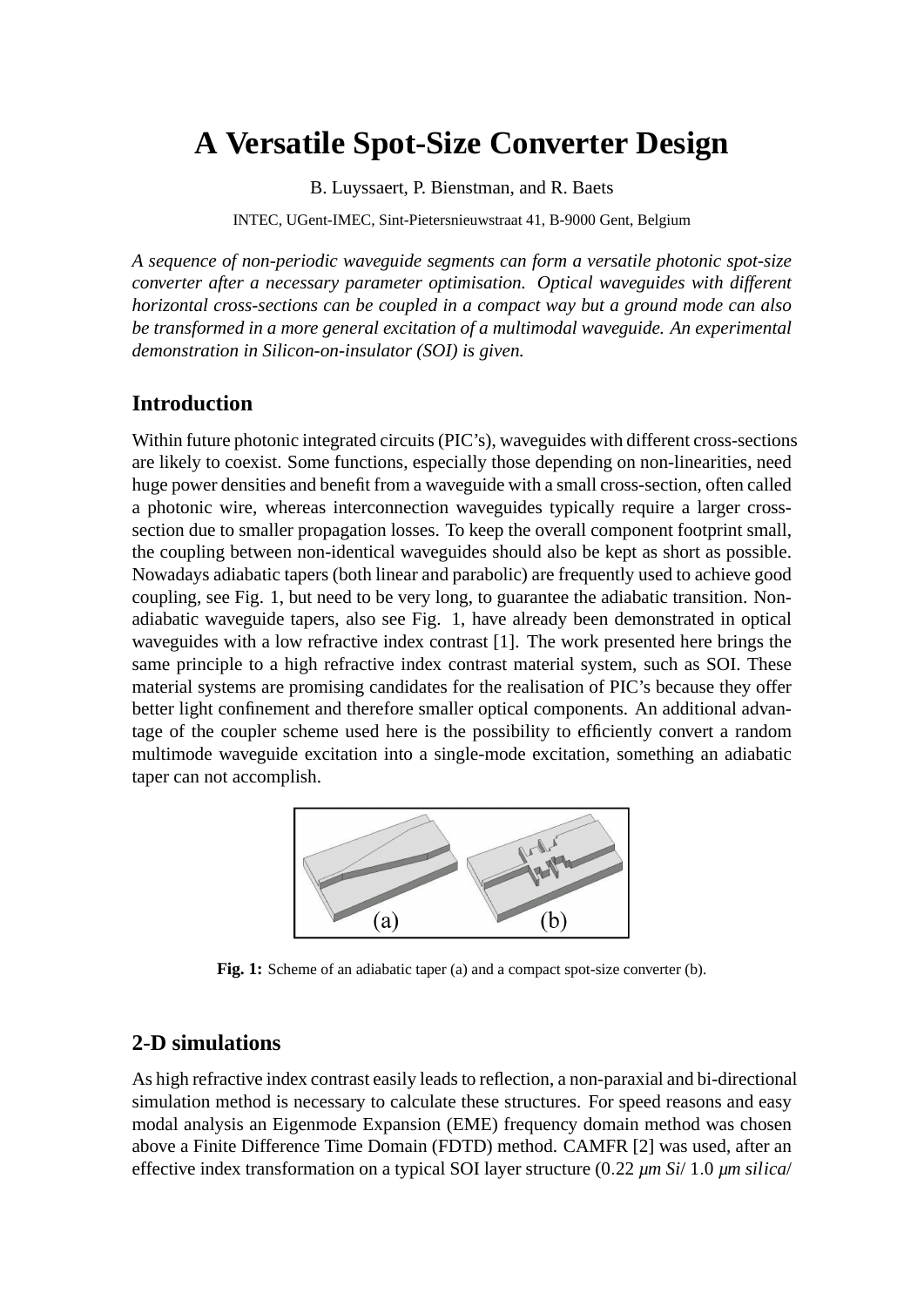Si-substrate), resulting in an effective index of the core of 2.83 for a wavelength of 1.56 *µm*. For the TE-mode, the dominant electric field component is parallel to the substrate.



**Fig. 2:** Scheme of the structure to optimise.

The first configuration studied is the coupling between a broad 10 *µm* SOI waveguide and a narrow 0.56 *µm* SOI wire, see Fig. 3. N different waveguide segments lead to a 2N-dimensional  $[L_1,...,L_N,W_1,...,W_N]$  parameter space to be searched for optima. Two different optimisation algorithms have been applied: a genetic or evolutionary algorithm and an iterative steepest-descent method. The genetic algorithm starts by generating a set of random structures with as only constraints upper and lower limits for the parameters *L<sup>i</sup>* and *W<sup>i</sup>* . These structures form the starting point for the rest of the genetic calculations. A result is shown in Fig. 3.



**Fig. 3:** Field plot (Hy) of a coupler optimised using genetic algorithm with a coupling efficiency of 90%. Because of symmetry, only the upper half of the structure is shown.

When using the steepest descent optimisation more a-priori knowledge is needed. A quasi-adiabatic discretised parabolic taper is the starting point for the iteration. Each iteration begins with a shortening step: the length  $L<sub>i</sub>$  of every segment is proportionally shortened while the width is kept constant. Then the lengths  $L_i$  are kept constant but by changing each width separately a local optimum is searched for using steepest descent optimisation. A result of this method can be seen in Fig. 4.

Another configuration studied is the coupling between a broad dielectric waveguide and a photonic crystal (PhC) waveguide, see Fig. 5. The transmission from a forward Bloch mode in a PhC W1 waveguide (1 row of holes omitted) to each guided mode of a broad 2- *µm* dielectric waveguide was calculated according to [3]. A genetic algorithm then optimises a coupler structure to change this complex excitation into a ground mode excitation of the broad dielectric waveguide. The resulting structure is composed of 14 sections of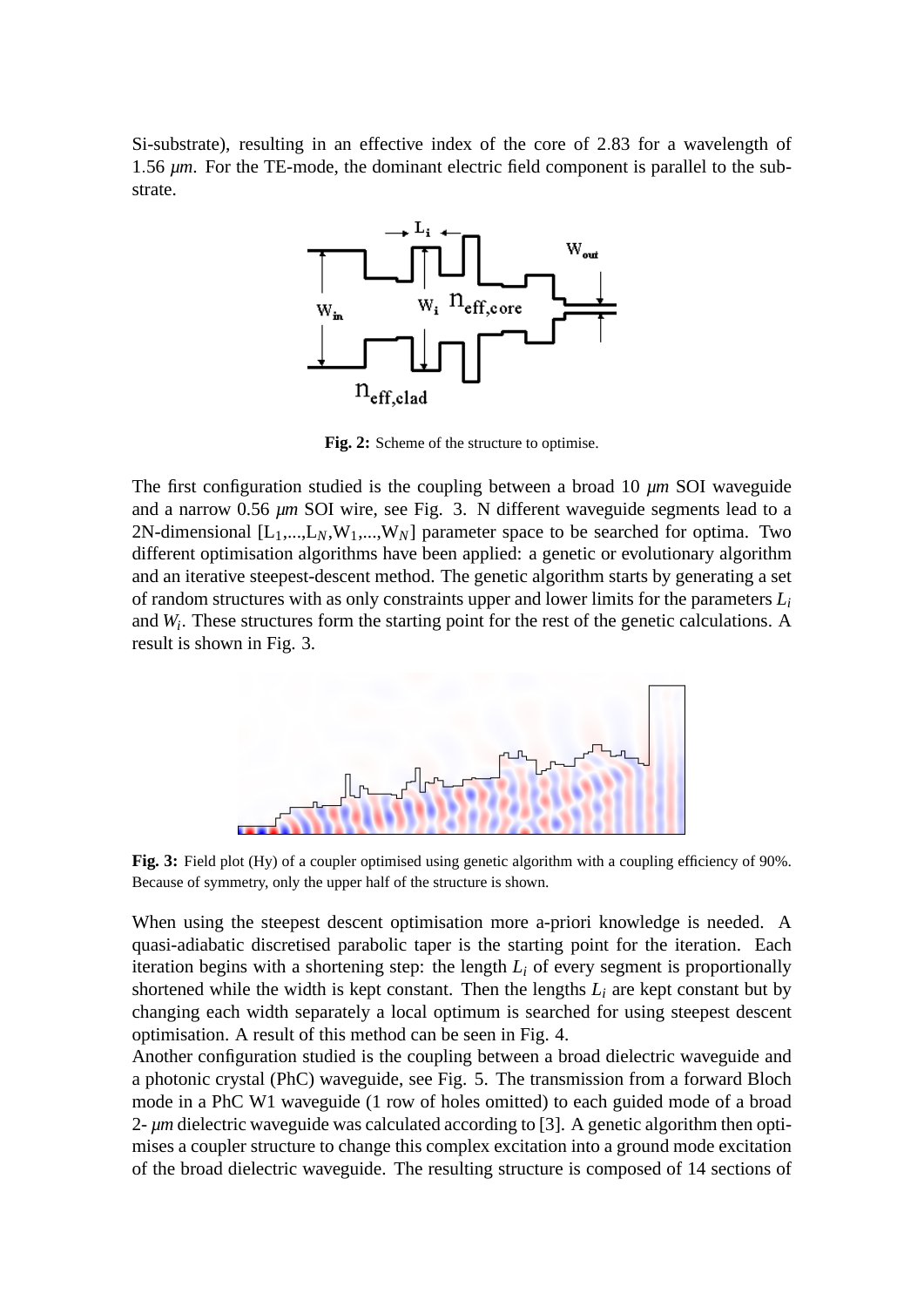

**Fig. 4:** Field plot (Hy) of a coupler optimised using iterative steepest descent with a coupling efficiency of 95%.

100 nm length and has an efficiency of around 99%. Fig. 5 shows the coupling from dielectric to PhC and back to dielectric waveguide with an overall coupling efficiency of around 98%. The obtained coupler structure has very narrow wing-like features, in which the magnetic field is insignificant. Although their exact role has not yet been understood, they are necessary for the structure to function well. When the three middle wing-like waveguide sections are replaced by sections with as width the average width of the two neighbouring sections, the overall transmission efficiency of the total structure drops below 80



**Fig. 5:** Field plot of optimised coupling between forward bloch mode of PhC W1 waveguide and a broad dielectric waveguide.

# **3-D simulations**

As the effective index transformation is only an approximation, rigorous 3-D simulations are needed before components can be realised. The commercial tool FIMMPROP (also EME) was used for this purpose. As the structure in Fig. 3 is not easily manufactured due to very small features, a similar structure composed of only 10 sections and optimised in 2-D using a genetic algorithm was calculated in 3-D using an SOI layer structure. A local optimisation in 3-D slightly improved the transmission efficiency to 72%. The total length of coupler is 15.4 *µm*. A width of 10 *µm* was chosen for the output because a vertical fibre coupler as described in [4] couples to a waveguide of this width.

# **Realisation**

The above coupler has been realised in SOI using 248 deep UV lithography [5]. Measurements on this component showed a coupling efficiency of around 65%, coming close to the calculated value. A linear coupler with a length of 25 *µm* performed worse than the compact spot-size converter.